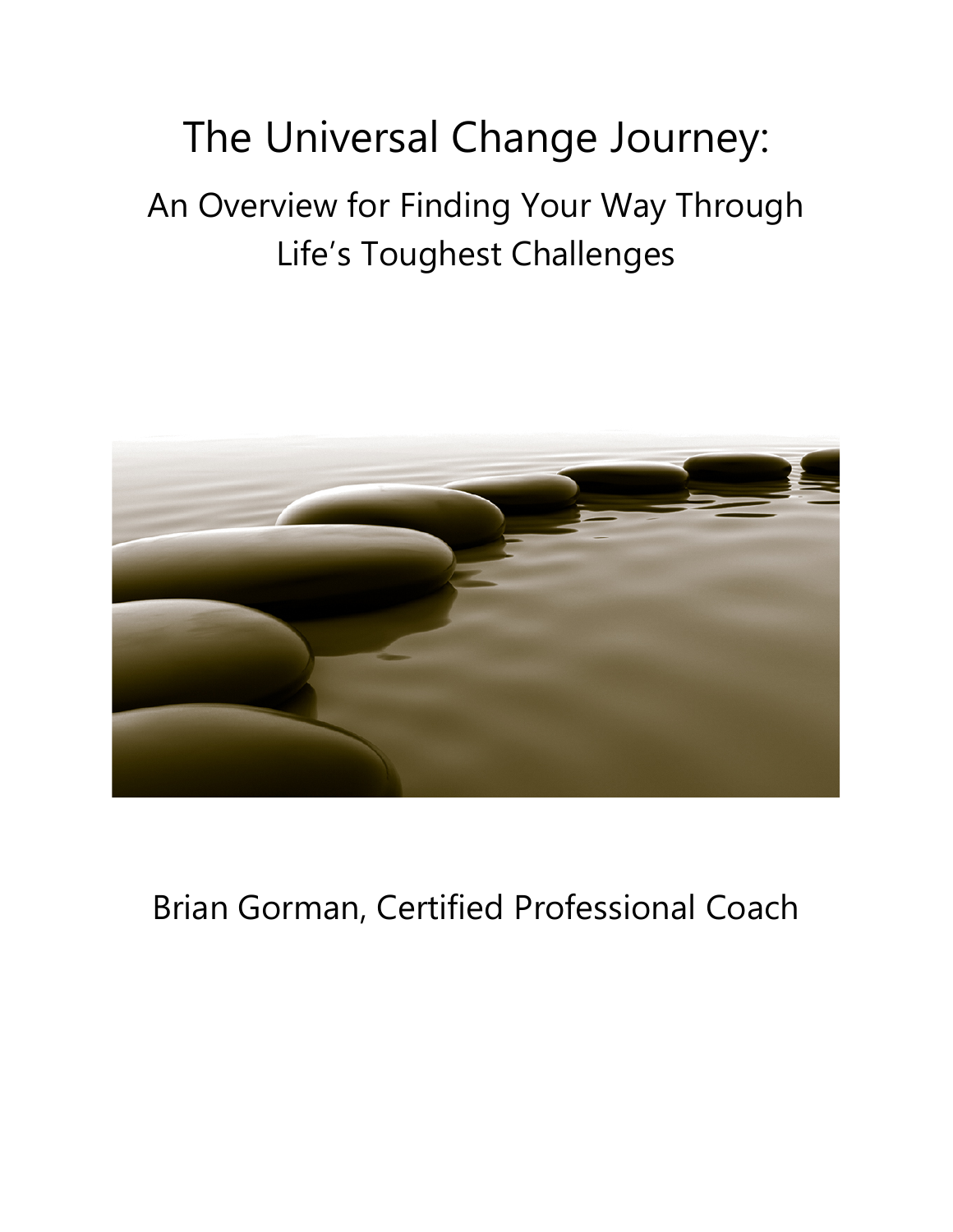## Introduction: All Change is Personal

In the fall of 1967 I began my freshman year at Syracuse University. Eager to find my place in a class of thousands, I joined Alpha Phi Omega, the national service fraternity. At one of the first meetings I attended as a pledge, we were approached for volunteers to help establish a Boy Scout troop on the Onondaga Indian Reservation. I stepped up, and shortly after found myself serving as the assistant scoutmaster. This was my first step into a journey I am still on today.

I soon realized that while the young men on the reservation didn't need scouting, they did need a safe place to gather with their friends; we provided that space. I also came to understand quickly



that the university's mascot at the time, the "Saltine Warrior," was culturally offensive to Native Americans. I failed in my effort to convince the university to adopt a new mascot that year, but I have been on a journey of change ever since.

My journey has traversed broad social change. I have undergone significant change within organizations in which I have been employed, and have guided organizations through major change as a consultant. And, I have been deeply involved in personal change…my own, and that of clients I have worked with as a professional coach and change mentor.

This journey of nearly five decades has taught me a great deal about myself, and about change. At the heart of my learning are two important lessons that are the underpinning for all of the work that I do today, and of this publication. First, there is really no such thing as social change, or organizational change. All change is personal. As people change, their organizations change; as people change, their societies change. Second, while we tend to experience the changes in our lives as sometimes being very different, underneath they are the same. Because of this, succeeding at change is not about the nature of the change; it is about understanding how we respond to change, and finding the path that will help us navigate it.

The sameness of changes comes from how we as human beings respond to the disruptions that change brings. How we respond is universal. While the outward display of our responses may vary, the psychology of those responses is consistent. It is that psychology of change that has been my focus for decades…understanding the patterns of response, and learning to successfully navigate them. For the last two years I have sought to share my learning with others through my blog.

This short publication provides you with an overview of the change journey. It is a reframing of Joseph Campbell's "Hero's Journey," and consists of five distinct, though inter-dependent, phases: creating the change story, preparing for the journey, planning the journey, taking the journey, and living the new reality. Whether you are the hero taking the journey, or the coach, mentor, therapist, or friend serving as the Sherpa, understanding the nature of the change journey will improve the likelihood of its success.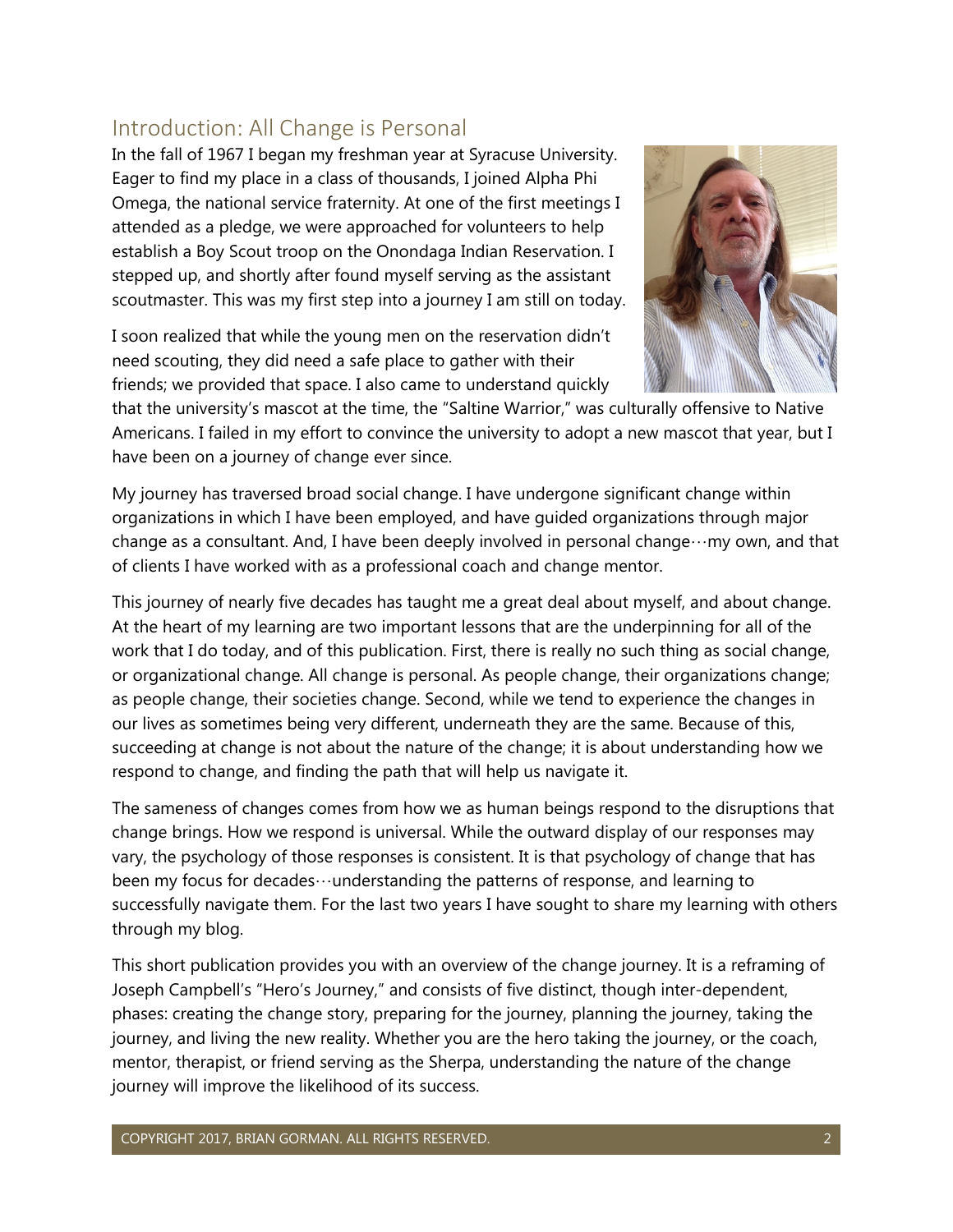## Create Your Change Story



While a well-developed change story cannot guarantee the success of a change, a poorly developed one almost always ensures a lessthan-optimum outcome…if not outright failure.

We know the power of story; we create stories for ourselves all the time, and we often share them with others. There's the story about that important conversation you're going to have with a significant other, or your boss, or a coworker, or a client later today. You've probably replayed it in your head a dozen times or more, and in the retelling you have felt more and more prepared, or more and more scared.

There's the story about what you're going to do to relax this coming weekend, or on the next vacation. That one gets retold every time you feel over-worked or over-stressed; it lets you catch your breath and puts a smile on your face, at least for a moment. There is (or was) the story of "happily ever after," the first draft appearing before the emotion of the first kiss wore off.

Stories have power. Well-crafted stories can have tremendous power. Recent research in neuroscience tells us that when stories are experienced by those who hear, read or view them, the chemical effects on our brain, our body, and our emotions can be as powerful as if we were involved in the actual experience the story tells. This is the power of story, and why it is so important that before setting of on a change journey, a powerful story of the change is created.

So what is a change story, who writes it, when is it written, and how is it used?

#### What is a change story?

First of all, it is a story. It's not a plan, or a rambling flurry of ideas, or a wish statement.

Like many stories, it has a "once upon a time." However, the "once upon a time" is not in the past, it is now. The story is written from the future. "I'm really here." "I did it." "The finish line has been crossed!"

The change story is not just written from the head; it captures as many of the senses as possible. "I'm really here. Looking out I see $\cdots$  In the background I hear $\cdots$  My heart is filled with gratitude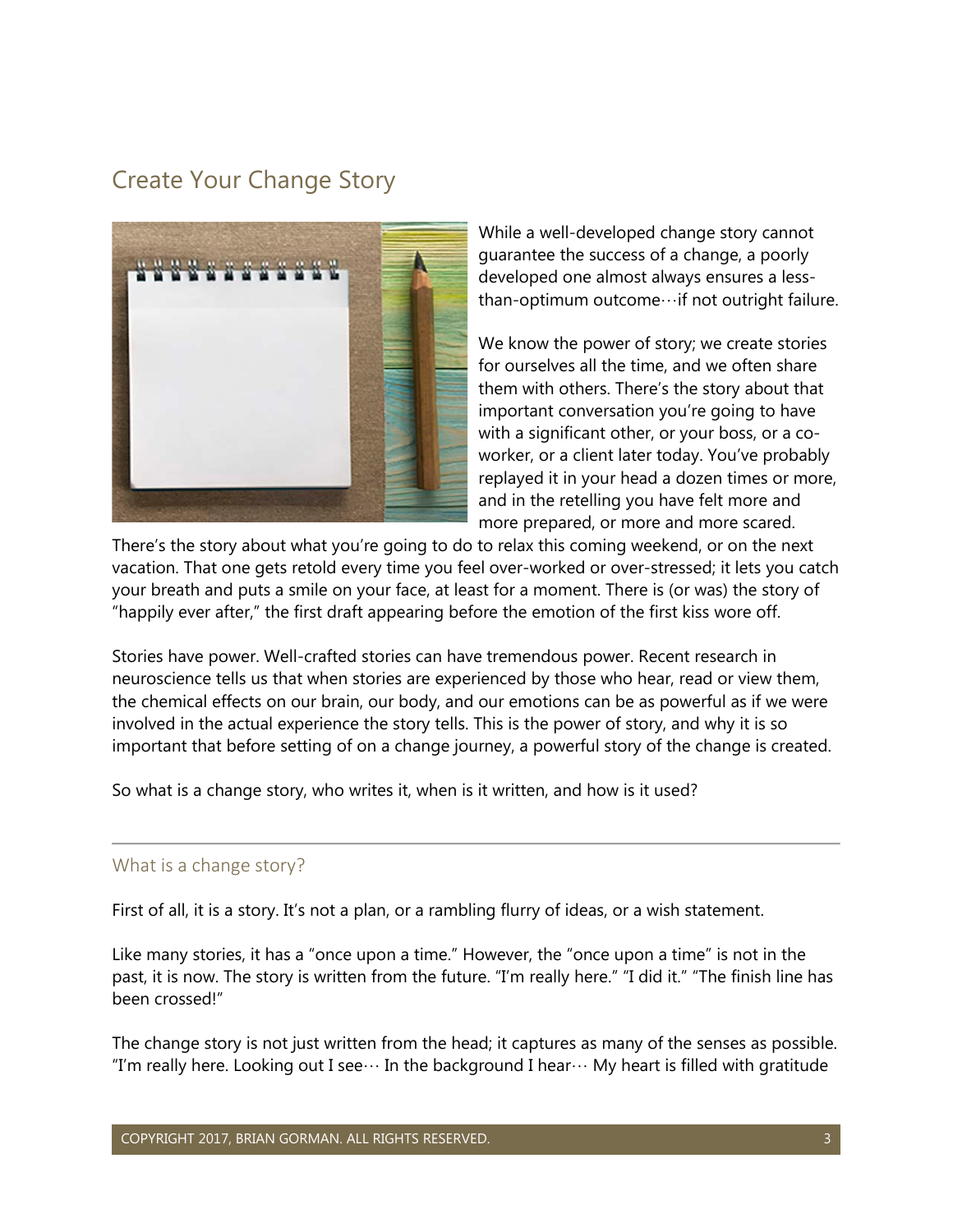for…" You get the idea. The change story speaks from the future, and it speaks of the journey to get there. It focuses on some of the key milestones along the way.

A colleague of mine and great change-story facilitator, Stephen Maye, uses as an example a family building a lake home. This is how he summarizes the milestones; even absent the full story you can begin to feel what it will be like, to know the experience.

- 1. Three Months: Visiting the site any time we want, and know exactly what the drive up from the main road is like.
- 2. Four Months: Experiencing the view from key areas of the property, and a sense of the view from our respective rooms. Can even camp overnight on the site.
- 3. Seven Months: A feel for walking through the place and being able to visualize the approach to the house. We can "camp" inside—entire weekends if we want!
- 4. Ten Months (Spring): A fully functioning house. Sleep in a bed, read in front of a fire, and have morning coffee on the back deck overlooking the lake. Not ready to entertain or boat.
- 5. Thirteen Months (Summer): Starting to boat. The dock and ramp are ready; enjoying the lake much like we imagined it.
- 6. Fourteen and Half Months (Mid-Summer): We are entertaining. Parking for everyone, easy to enjoy the lake to its fullest (boathouse), a place to gather outdoors in the evening (fire-pit, etc.), and guests are able to retire to a private apartment with a spectacular view.
- 7. Sixteen Months (End Summer): Final landscaping in; grass is established. And there is no sign of anything that says "construction site". We enjoy the lake house just as we imagined it. Everything says "peace retreat," (copyright Conner Partners, 2014, all rights reserved).

Note, it's not: "1. Survey site, establish route for main driveway, mark and clear trees and underbrush." The change story is about the experience, not the activity!

#### Who writes it?

The change story is written by those who are accountable for its successful execution. If it is your personal change, that is you; your partner or spouse will also need to be engaged if he or she is going to be carrying significant responsibility for its success. It has to be a story that is owned by those responsible for its success, and one that can be told…not from the head but from the heart. You wouldn't ask your children, or a co-worker or neighbor or friend, to write your story of a major personal change. If you did, it would never be fully owned, embraced, internalized by you.

Each of us needs to own every change that affects us, even if we are not initiating the change; we should never elect to be victims of change. With this in mind, I recommend that even in these cases, you write your own change story. When doing so, recognize that if it is to serve the purpose of a change story, it needs to fit within the parameters of the larger story, otherwise it is just a fantasy. As I said earlier, all change is personal. That organizational change that is about to affect you in your current position is driving one, or more, change stories in your mind. Take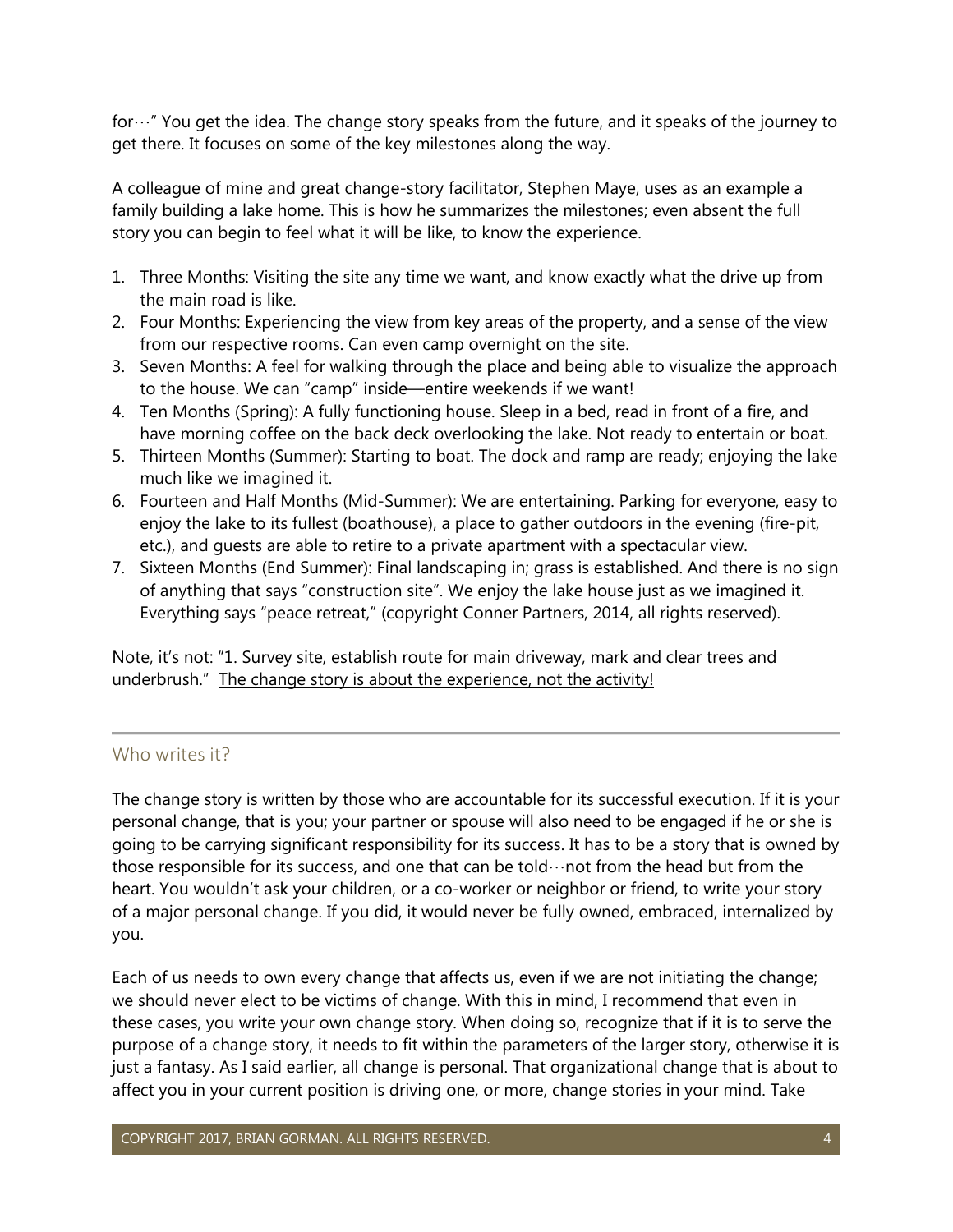charge of them. Are you committed to staying with the organization through this change? If so, what will it be like for you when the change is a success? What are you going to do to make that happen for you? If not, what are you going to do to successfully transition, and to what and/or where are you going to make that transition? When? Take charge of your change story; don't let change take charge of you.

#### When is the change story written?

It may seem obvious. The change story is written at the outset. Once the decision to make the change has been made, the story-writing should begin. It takes concerted effort, and time. Don't get ahead of yourself with making plans or committing to actions until the story is written. The process of writing the story can bring forward some significant "Aha" moments, not all of which may be received positively. I have been engaged with clients who come to the realization when writing the story that they do not have the resources, or the commitment, to proceed with the actual change. Write the story first.

Then keep your eyes on the reality as the change unfolds. Be prepared to revise the story when needed. Perhaps the ground where the lake house is to be sited is less stable than needed, and pilings will need to be driven. If this is going to extend the construction time, reflect that in the story. It may no longer end "At the end of summer…" It may need to end "As the first snow falls." Other elements of the story may need to change as well. If you keep saying "at the end of summer," everybody is going to be whispering under their breath, "Yeah, right…dream on." As importantly, you know that your story is now a fantasy, and it loses its power to serve you.

#### How is it used?

Once the change story is written, it becomes the guide to preparing and planning for the journey. In the example above, we know that we need a contractor who will clear land, and we know when he or she is needed; the architect has a clear sense of our timeline, and a high-level understanding of what structures are (and are not) expected, how they will be sited, etc. We know what expectations to set for those who may be eager for an invitation to come visit us. In short, we know what to prepare for and when.

As the change unfolds, the story continues to provide guidance. When new change opportunities arise, they can quickly be assessed against the story. Would this new change contribute to taking this journey, and to achieving the desired end state? If it is not contributing to this change, what resources will it take away from it? Which is our priority?

It also provides motivation. Just like any other major change, the journey to the successful occupation of this lake home will include both mistakes and surprises. "When the going gets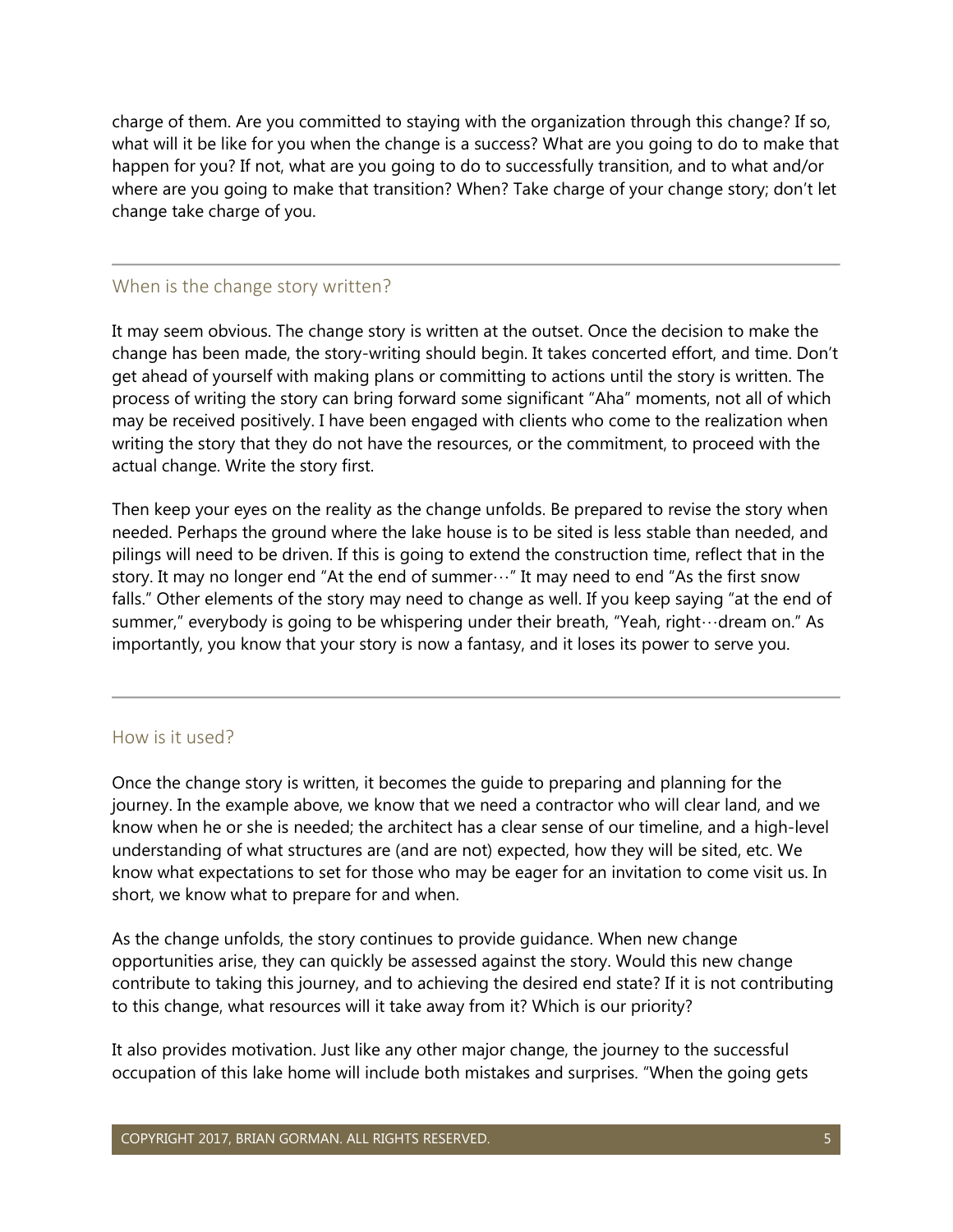tough" the story can reignite a sense of purpose and commitment that plans and the imagination cannot.

A few years ago, I worked with a client who had decided, in his 70's, that it was time to come out as a gay man. Needless to say, not only was this a tough decision, it was a difficult journey. He often called on his story—experiencing waking up in his own bed for the first time able to be fully who he is in the world—when he met the inevitable challenges to making the story a reality. And, he successfully achieved that which for so many years had only been a dream.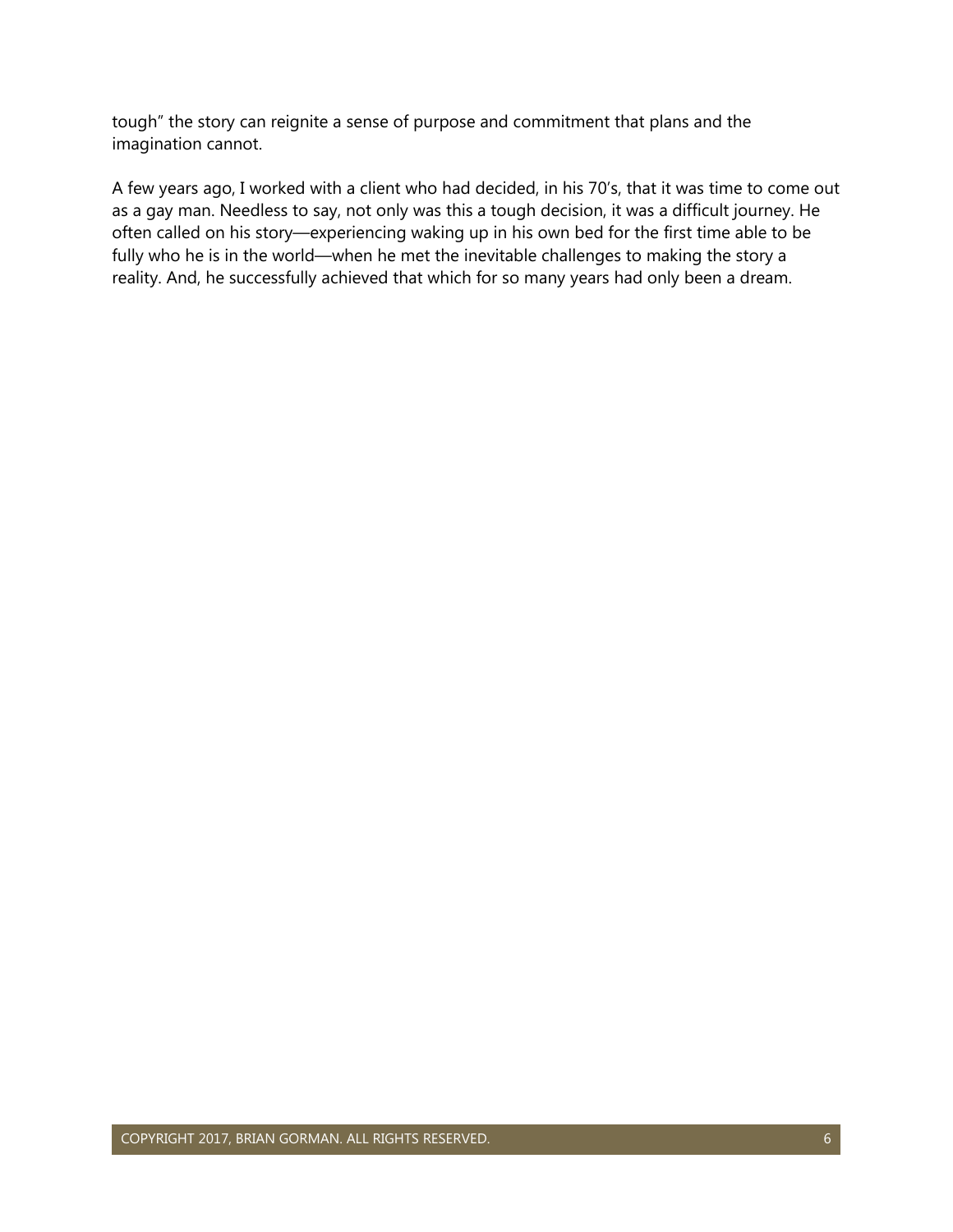## Prepare for the Change Journey

#### Wait!

How can you prepare for the journey when you haven't yet planned it?

The truth is, you can't…at least not fully.

At the same time, if you begin by planning, it's likely that the only things you will prepare for are what you have planned…and I have seen that have disastrous results.



Preparation and planning are highly

intertwined; my recommendation is to always start with some very specific elements of preparation, including those described here. Then when you get into the planning it becomes a much more effective process.

#### Inventory Your Anchors

Change is disruptive. Big change is highly disruptive. We all know this, yet we often fail to consciously use anchors to manage the disruption. An anchor is anything that helps to provide stability and keep us pointed in the right direction. It may be an individual's moral compass. It may be money; or reputation; or title; or family, friends, or community. It may be religion or a spiritual practice. It may be a home, a car, or other possessions. It may be a commitment: to have a family, to earn a professional degree, to not work evenings or weekends.

It is likely that if you are approaching a major change, you will need to completely let go of some anchors, and you will need to change your relationship to others. Your anchors are holding you where you are; they only allow a limited movement (if any) away from the present state. Some need to change, and others hold steady. For example, your decision to change careers may require you to earn a professional degree…one of your anchors. And, when you begin to think about how to do that, you may realize that your commitment to "not work evenings or weekends" will prevent you from doing so.

Down the road, it will also be important to know what anchors are unwavering; which ones you and others around you (whether family and friends or colleagues) can count on to hold you steady during the turbulence. So, the first thing that I recommend my clients do in preparing for a big change is to inventory their anchors. This is not the time to decide what to do with them; it is the time to become attentive to what they are.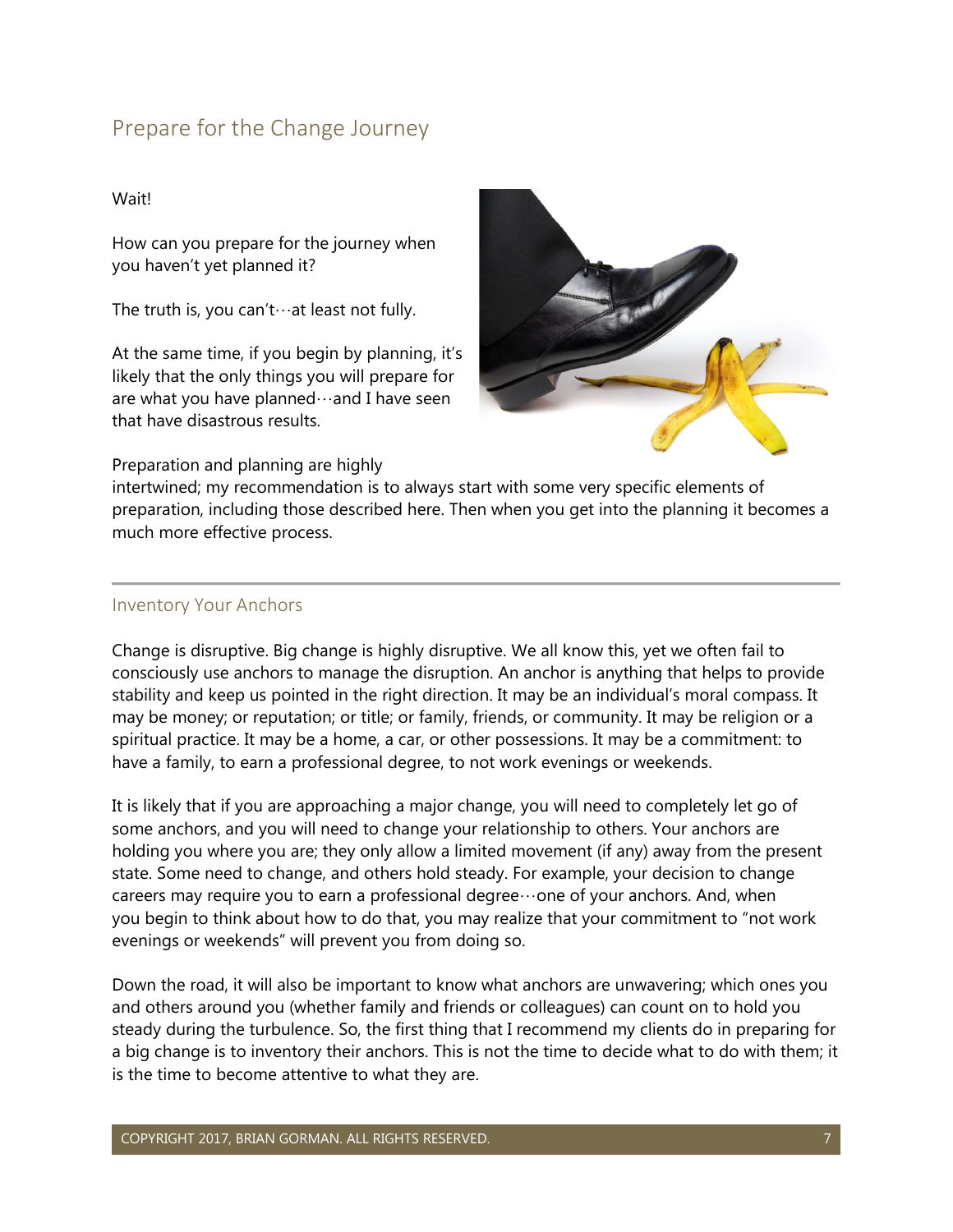#### Inventory the Changes

A big change isn't one change…it is tens, or dozens, or even hundreds of smaller changes. Planning the change will be a lot more successful if you know what those smaller changes are. Knowing this will also make the change easier to navigate. As Lao Tzu said, "The journey of a thousand miles begins with a single step." What are those steps, those changes, that your journey requires?

Don't make this a "count the grains of sand on the beach" exercise, dissecting each change into smaller and smaller components. (This is a particularly challenging thing to avoid for those who are into "dotting every 'i' and crossing every 't.'") Continuing with the earlier example, two changes may be: make the appropriate adjustments to my anchor regarding evenings and weekends and earn a professional degree.

Later you will get into the planning of how to make each of these changes. For now, what you want is an inventory of them.

#### Inventory Your Resources: What You Need and What You Have

With an understanding of the changes that you need to make, you have a deeper insight into the resources required to make them. They might involve specific time commitments (both time invested and elapsed time should be considered). You may need other people's involvement and support. Certain knowledge and/or skill sets may be required. Virtually every large-scale change demands a financial investment. Technology may be essential to moving forward. There may be real estate, equipment, and any number of other resources required. Create your "resources needed inventory" first.

With that inventory in hand, determine what resources you have, and what the gaps are. Filling in the gaps–or adjusting the change so that you don't have to–will have to be planned for.

#### Establish your Milestones

There's one more set of things that I like to have in place prior to beginning the planning: milestones.

Somehow we have a tendency to think that putting things in place will lead to the outcomes we want. "If Everett and I get married and buy a house in the suburbs, we'll be happy." "If I get my MBA I will have a successful career." "If the kids go to the right schools and participate in the right activities, they will get into the right colleges." There is a difference between installation (putting things in place) and realization (achieving the desired outcomes); installation is necessary, but it is not sufficient.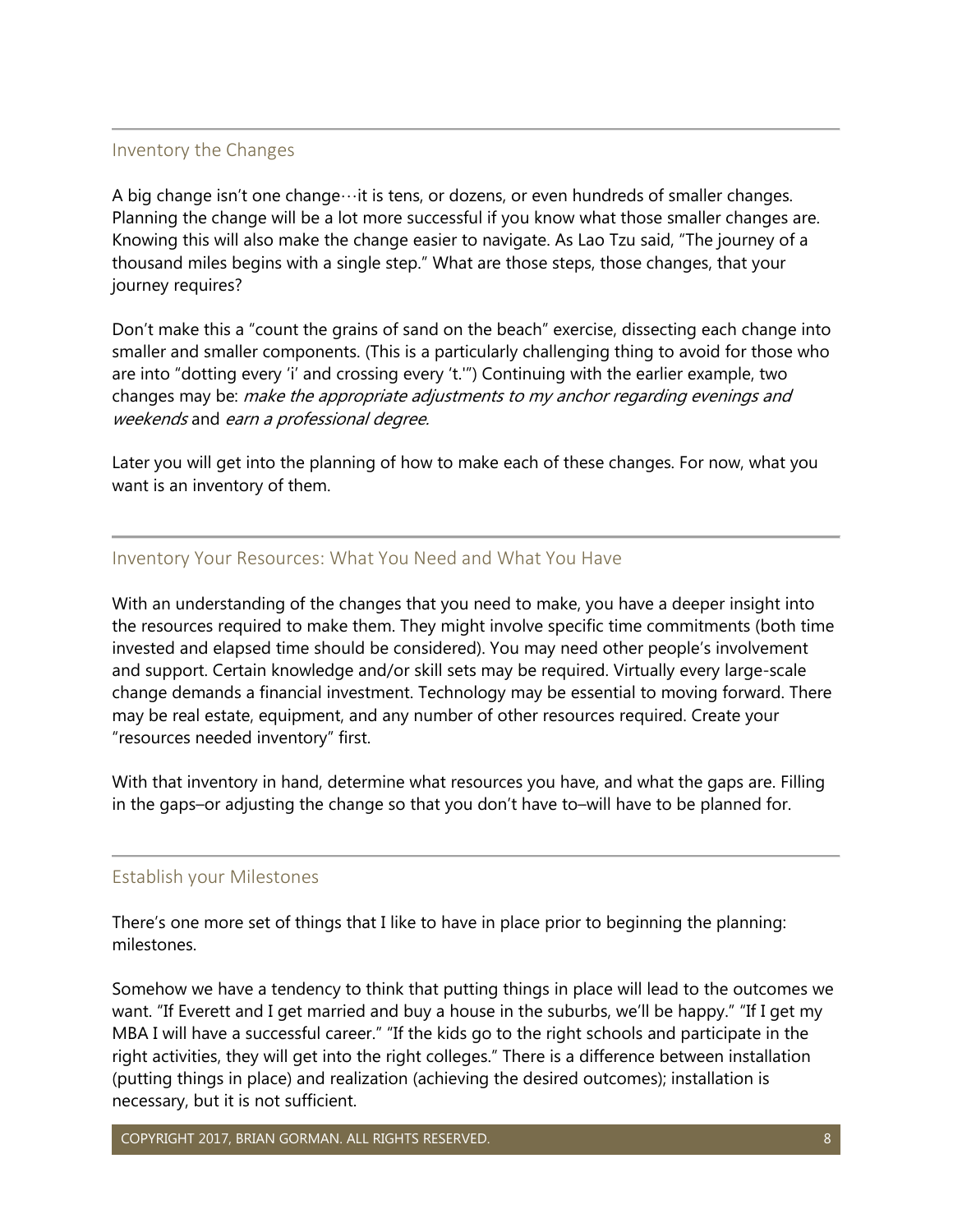And, installation doesn't naturally evolve into realization. Both need to be planned for and worked toward. I can tell you with certainty, if your change is big and your sole focus is on installation, you will never achieve realization. For this reason, it is essential that you establish both installation *and* realization milestones. Returning one more time to the earlier example, enroll in my first professional course may be an installation milestone; it is a key indicator that you are making progress on earning the professional degree. A realization milestone might be to complete a weekend of homework without having any negative feelings; reaching this milestone would signify an important realignment in your relationship to your old anchor of not working evenings and weekends.

You now have your change story, a clear and compelling picture of your destination and how you will get there. You have an inventory of your anchors, those things that ground and orient you. You know the changes you will need to make in order to complete the journey. You have identified the resources you need, the resources you have, and the resource gaps. And, finally, you've identified key milestones both in terms of putting things in place, and in terms of achieving your destination.

Preparation will continue to weave in and out during your planning and travels. In the meantime, you are ready to start your planning.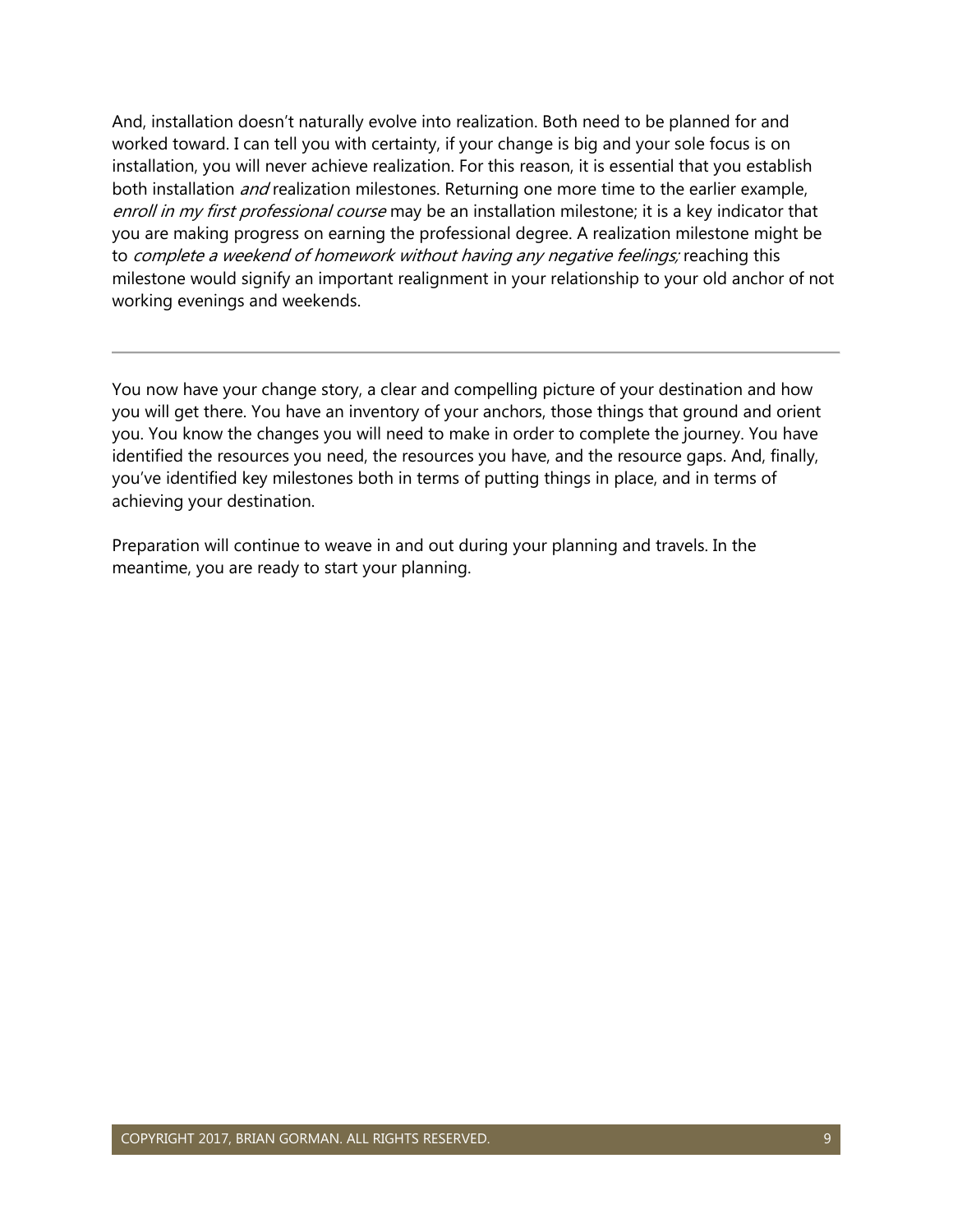## Plan the Change Journey

#### Man plans, and the gods laugh.

You have your change story. You have early elements of preparation: you've inventoried your anchors; your resources, resource needs, and resource gaps; and the changes you will need to make; you have developed an initial set of milestones. All of these serve as input to your planning process.

There is a lot that solid planning can do, and much that it cannot. Here are some of the key things that I have learned about change planning over the forty-plus years I have been developing–and executing– change-related plans.



#### Plan for What You Don't Want!

One of the big mistakes we often make when planning a change is failing to think about what we don't want to happen. Sometimes we catch the absence of this planning when we come face-to-face with an "Oh, No!" And, sometimes we only discover it after the fact.

What do I mean by this? Earlier I used an example of a career change that required the individual to work nights and weekends, something that was–in itself–a major change. When one goes from having nights and weekends free to working nights and weekends, it can cause a strain on personal relationships. If the hypothetical individual in this example didn't want to have his/her family relationships suffer, then planning should take this into consideration. What is the conversation that has to be had? When should it take place? With whom? How frequently will night and weekend work take place? How will this affect completing the education required to make the career shift? All of these things factor into the planning.

The best way to plan for what you don't want is to ask the question, *What could happen that we* don't want to happen? Then plan in a way that ensures, or at least limits, the possibility of it occurring. Don't get carried away. You will never be able to think of, or plan for, every contingency; but you can significantly lower the likelihood of going off track by planning for what you don't want.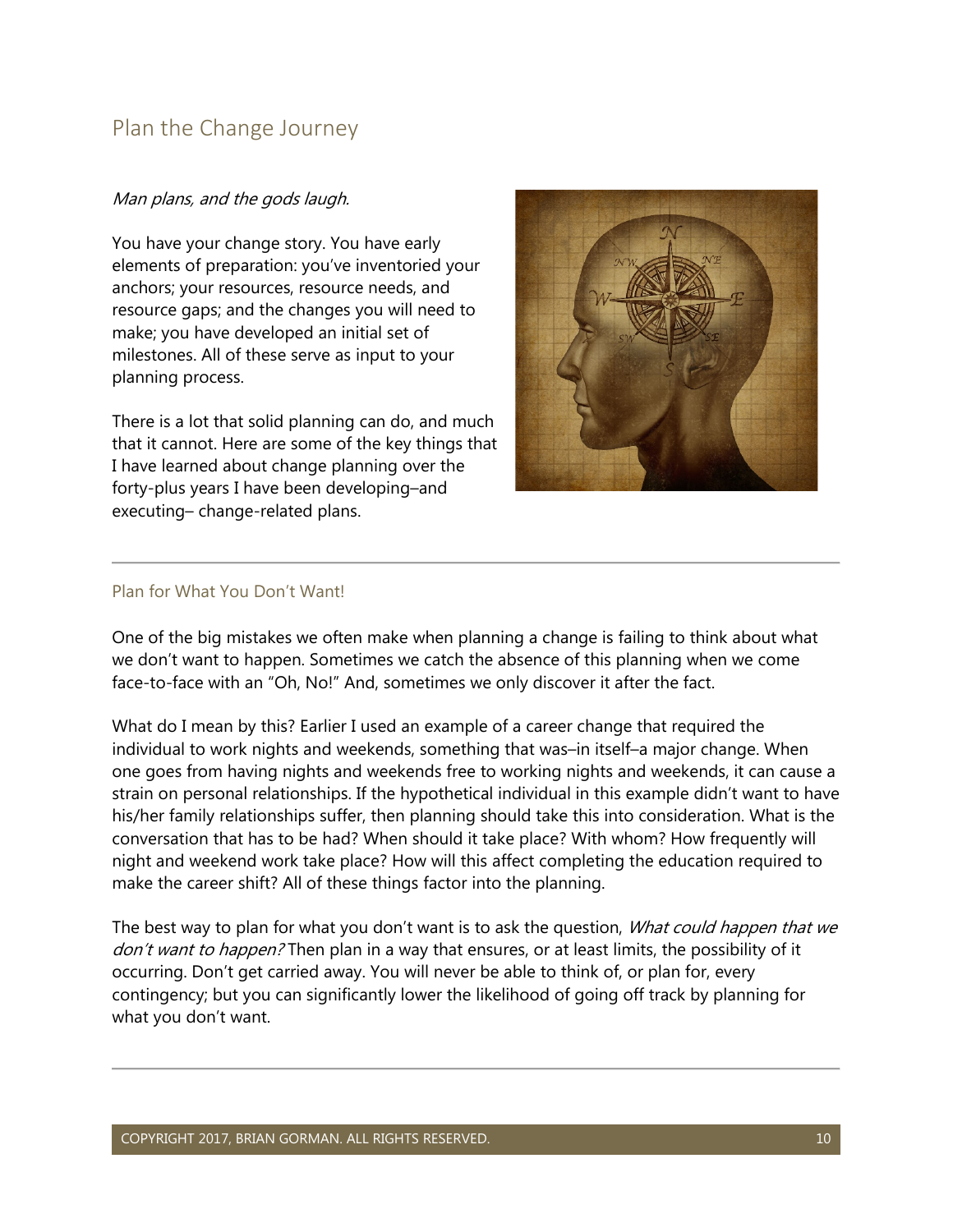#### Plan for Results, and Plan to Keep a Focus on Your Desired Outcomes.

All too often we are lured into a change for the results that it promises. Then, the planning focuses not on the results, but on the "things" that need to be put in place. Several years ago I created an e-Book for a client. Painting the Room Blue communicated this concept simply. If all you want is a blue room, then just paint the room blue. But if what you are seeking to do is to create a calmer environment then painting the room blue may be necessary, but it is not sufficient.

What shifts in thinking need to happen? What shifts in behaviors are required? What relationships (including but not limited to relationships with anchors as discussed earlier) have to change, and in what ways?

Again, don't try to "cross every 't' and dot every 'i.'" If you try to do so, you will be planning for years to come. Plan the near-term more deeply than the longer-term. Depending on the scope of the change, near-term may be four-six weeks, a few months, or perhaps longer. But remember, the further out you are planning, the more likely things will change and your plan will need to change. You already have thought through many aspects of your journey, so you are not "blind to" or "ignoring" the full change experience; you are acknowledging the reality that it will be filled with unexpected surprises, detours, and mistakes, and that detailed longerrange planning is likely filled with inaccuracies.

Plan for periodic status checks; find someone beyond yourself who you will "report in to," someone who can help you be accountable, if only to yourself.

#### Don't Overload.

Change requires physical, mental, emotional, and spiritual energy. One of the biggest mistakes that gets made when it comes to change is thinking that the importance of the change, or the risk of not changing, or the reward of changing will be enough to carry the change to a successful conclusion.

#### Wrong!

We each have a limited capacity for change. A limited capacity for all the change we are experiencing. It could be personal change. It could include professional change. There might be social changes–in our spiritual or religious institutions, in our communities, or nationally–that are having an effect on us. There aren't separate buckets inside of us in which to put each of these changes. They are cumulative.

When we exceed our change capacity, every change suffers. When the proverbial "straw breaks the camel's back," it isn't the last straw that falls to the ground; it is all of them, as well as the camel. So, one of the important steps to take when planning is to ask *What other change* 

COPYRIGHT 2017, BRIAN GORMAN. ALL RIGHTS RESERVED. 11 11 12 12 13 14 15 16 17 18 17 18 18 19 19 19 11 11 11 11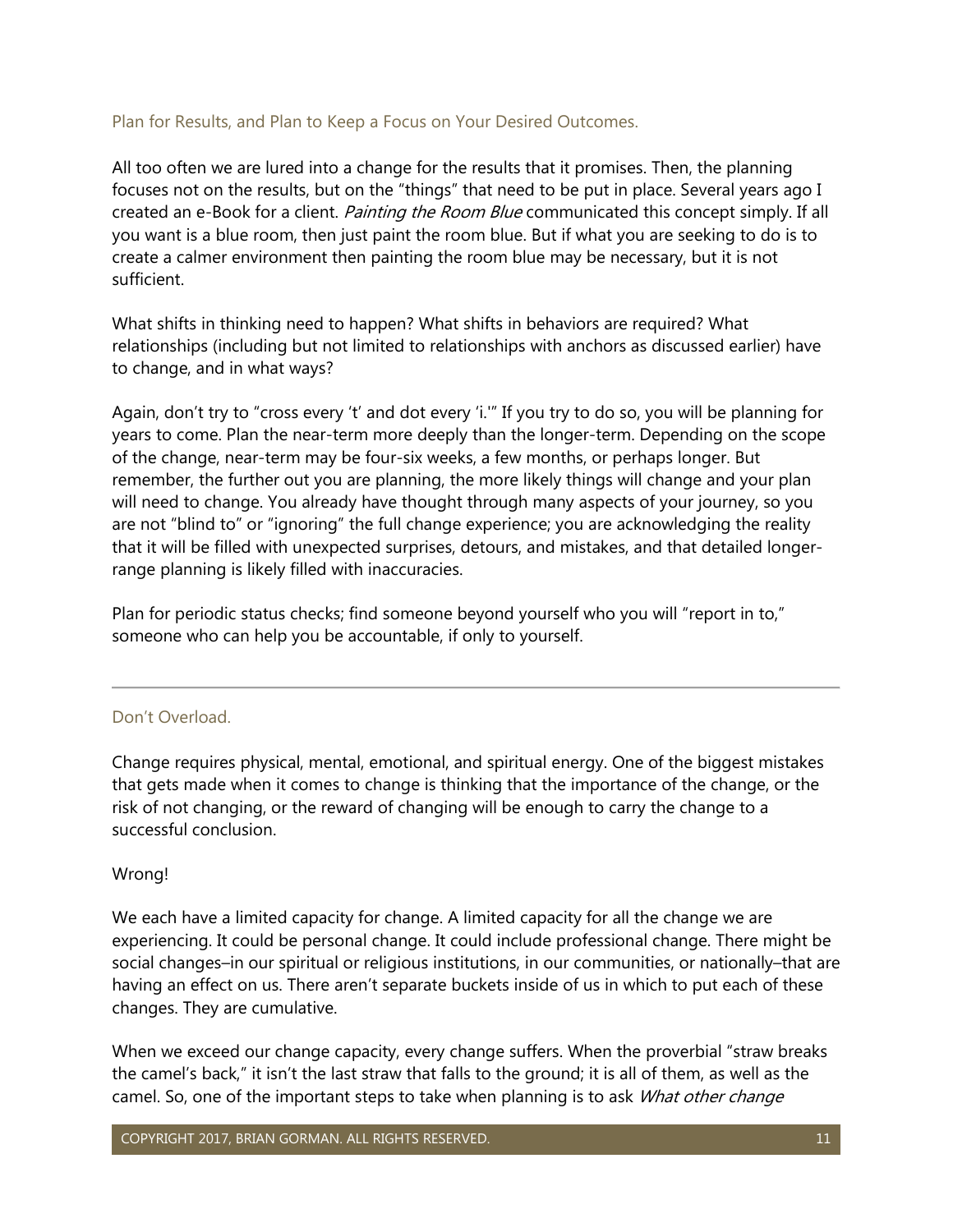demands are there, either currently or in the foreseeable future? For each of these changes, determine how essential it is. If it is not essential, either put a halt to it, or be prepared to put a halt to it when change demand requires. If it is essential, there are several ways to reduce its change demand. You may intentionally decide to just put the key elements in place now ("paint the room blue"), while delaying the other elements of the change required for it to deliver its full benefit. You may choose to delay it; or you may extend the timeline.

Note, however, this is not "once and done." Other demands will continue to come along. For this reason, it is important to plan on monitoring for symptoms of overload.

#### Plan to Put Things in Place.

It is likely that you don't have everything in place that you will need to get you through a major change.

Your change may require budget management that wasn't needed before. It may call for a more carefully laid out and managed calendar. It may call for reinforcing some anchors, while changing your relationship to (or cutting free) others. It may call for a physical relocation or physical alterations (e.g. the new career may call for the addition of a home office that is accessible to clients without having them enter the living quarters). It may call for new sources of income. All of the "infrastructure" that you need to succeed with the change should be planned for.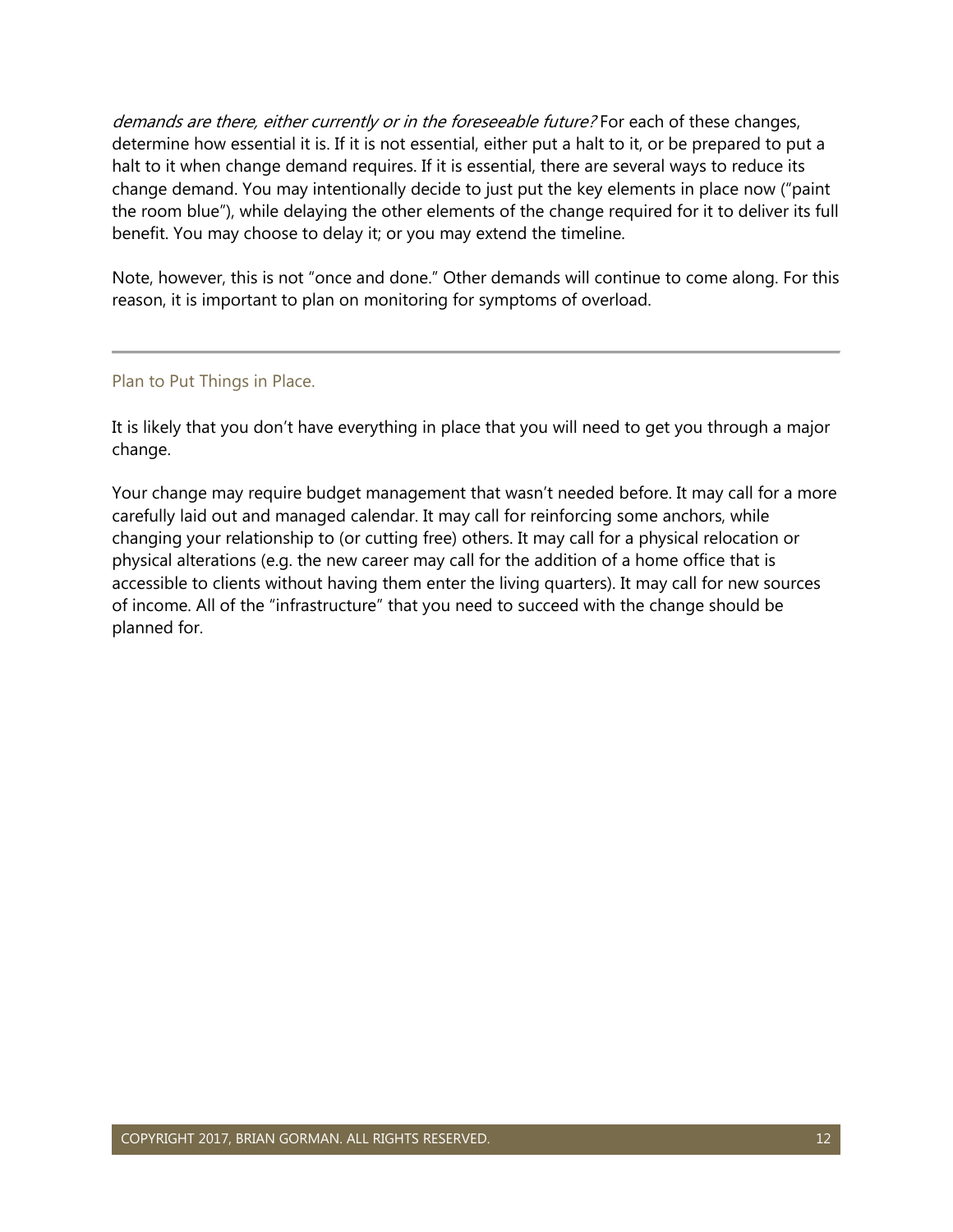## Take the Change Journey



Sometimes, "Just do it" is good advice. It may even work with smaller, incremental change. But when faced with a really large change it is a recipe for disaster. This chapter addresses some of the key lessons to keep in mind when taking your change journey.

#### Grant Permission

All too often, what stands between us and success is that we don't grant ourselves permission: permission to make mistakes, permission to take risks, permission to try something new, permission to experiment, permission to let go, permission to think and/or act in ways we have not in the past. Yet all of these things

are key elements to successfully executing major change in our lives.

By definition, you are stepping into uncharted territory. Neither you nor anyone accompanying you has all the answers. Neither you nor anyone accompanying you will get through this mistake-free. Neither you nor anyone accompanying you will get through this "the way we've always done it." Grant yourself permission, and grant permission to those accompanying you, or you will never find your way to success on the other side.

#### Begin with the End in Mind; Keep the End in Mind

Remember, you began by creating the change story for a reason. A clearly articulated end state that everyone can work toward is critical to success. But, we are all human, after all. "Bright, shiny objects" do catch our attention. Your closest friend may ask you to start a new "can't lose" venture (or take an adventure) with her. Maybe it's an article you just read, or a documentary you just saw. "Crises of the moment" also have the ability to easily distract us.

Every day, ask "What am I doing today to move this change forward?" Every day, ask those who are supporting you in the change, "What are you doing today to move this change forward?"

When those bright shiny things appear, ask yourself, "How will this help us move forward with the change?" If it won't, why pursue it?

When those crises arise, ask yourself, "How will this affect progress toward the goal?" All too often, supposed crises appear urgent, and yet they are unimportant in the context of your change.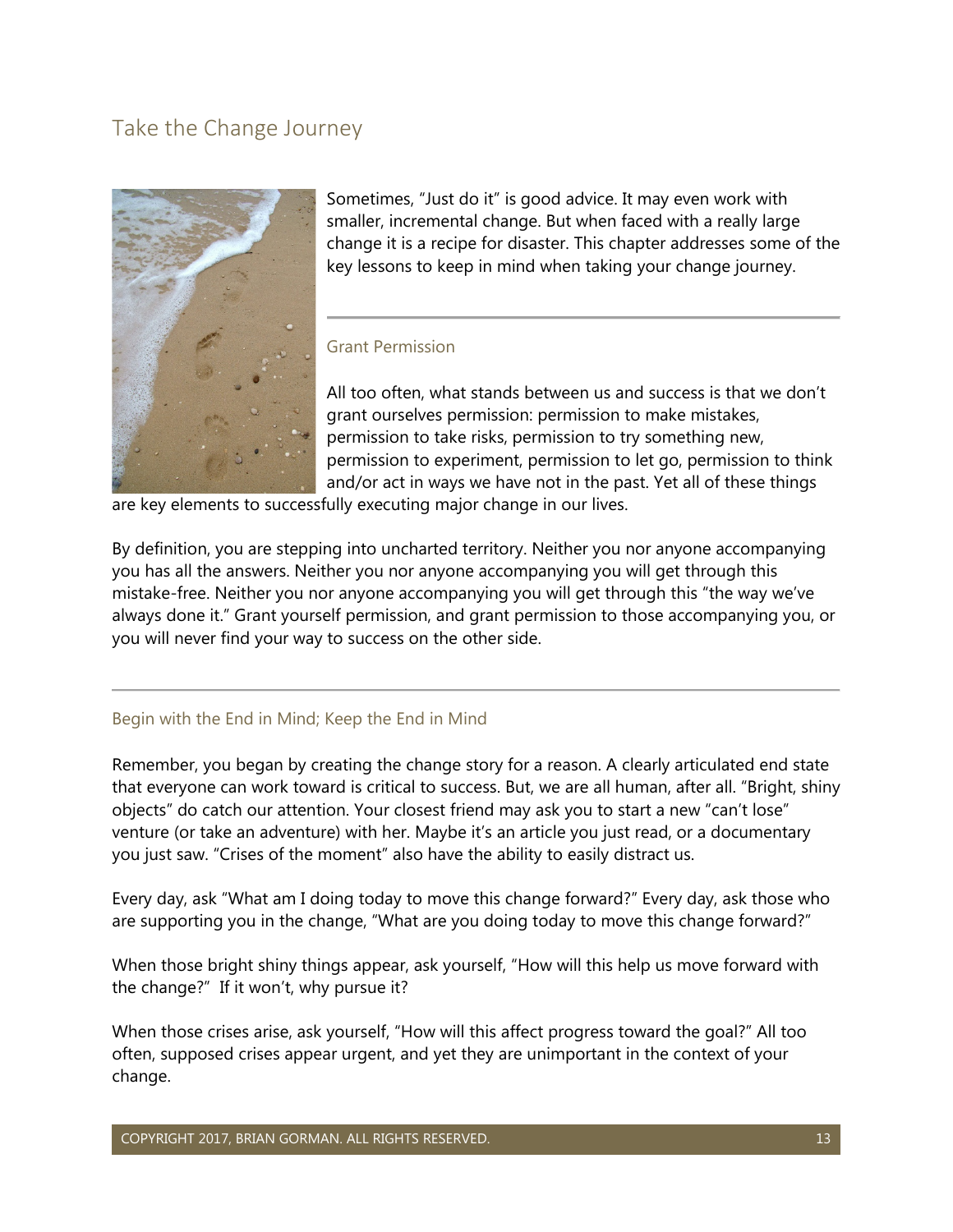#### Monitor Adaptation Capacity

Put too much change on the plate, and it will all come up short of its goals. Don't keep enough on the plate, and you fall short of your potential. Think of it as training for the Olympics; you need to keep stretching…giving yourself enough time for rest and recovery, and then stretching again.

How do you know when you have stretched to the limit? One of the most effective ways to monitor this is to learn the changes in individual behavior that signal the onset of overload. These can get very idiosyncratic, but they are always there as early warning signs of overload. I once had a person working for me who was extremely sharp. Anna could keep all of my clients straight in her mind: their names, the organizations that they worked for, the work I was doing with them, etc. I quickly learned that when she began to talk about clients and confusing their organizations or the work we were doing with them, it meant that Anna was in overload. First, I made it okay for her to acknowledge that; we all have a limit to our capacity. Then, whenever she crossed that threshold, if she didn't notice and approach me first I would ask her to help me figure out what to "take off her plate" (literally stop doing, or postpone, or extend a deadline for) so that she could again move forward successfully.

#### Don't Forget That the World Is Changing Too

I live in a former slide rule factory. I learned how to program on computer punch cards. When I entered the workforce, the expectation was you would get a job out of college, stay with that employer, advance (or not), and ultimately retire from the same employer.

The point here is, the world keeps changing. In a recent study, 91% of millennials reported that they expect to stay in their current job less than three years. The slide rule was replaced by the electronic calculator was replaced by an app on the smart phone. 88% of the Fortune 500 companies of 1955 are gone.

Keep your eye on the destination of your change journey. But also keep your eye on the changes going on around you. Any one of them could signal the need for a change in the route you are taking, or the need to stop and rethink the destination itself.

#### Maintain Balance

One of the more difficult challenges for those I work with is maintaining a "work/life balance." At the end of the day, all change is personal…individuals either deliver the end result, or they don't. Maintaining balance is a way of contributing to maintaining capacity…the more stressed we are, the more tired we are, the less capacity we have to invest in a change. Maintain your

COPYRIGHT 2017, BRIAN GORMAN. ALL RIGHTS RESERVED. 14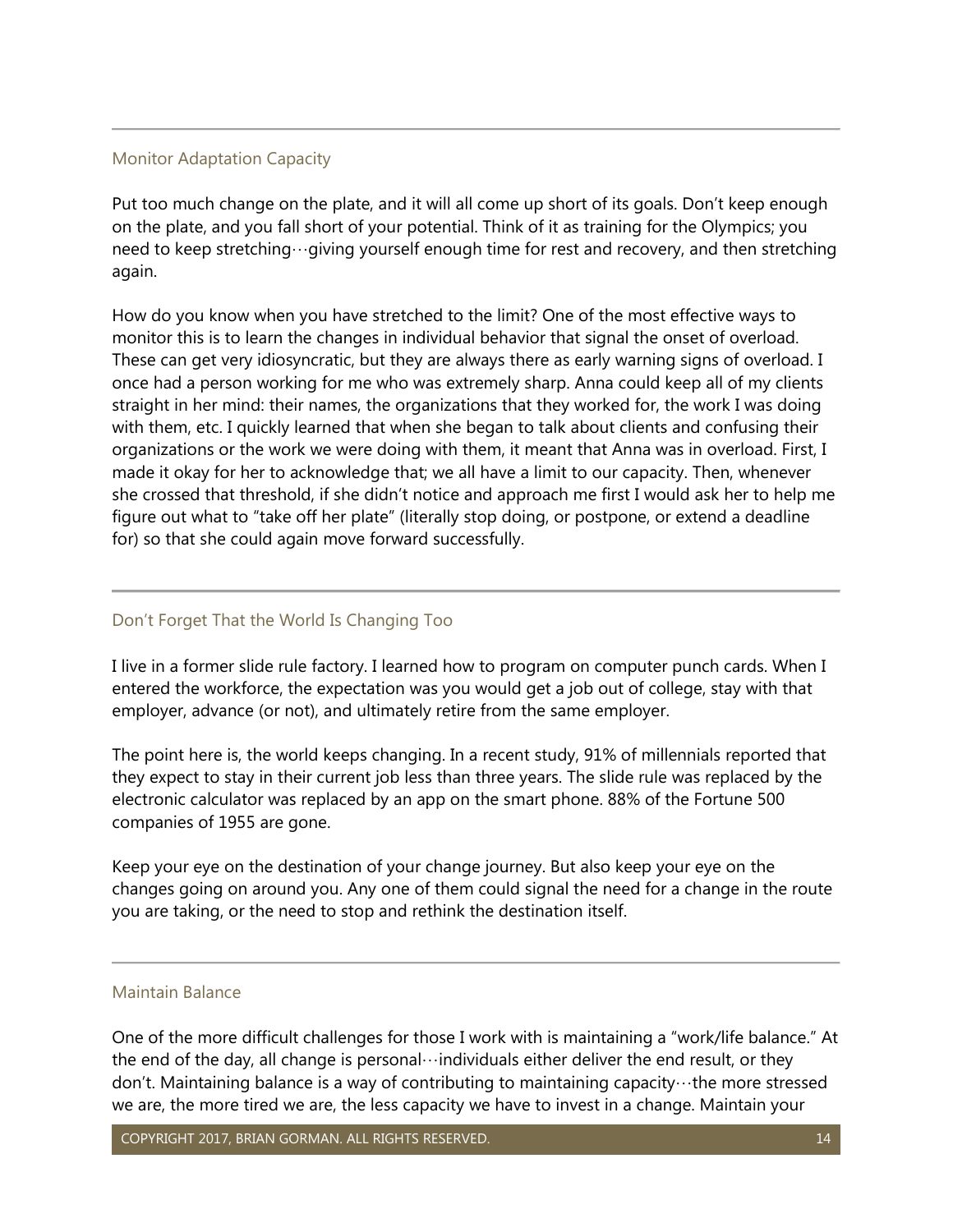own work/life balance; work with those who are on the change journey with you to ensure that they do the same.

#### Monitor Your Progress

Monitor progress toward your milestones. Don't just monitor "installation;" ensure that you are tracking progress toward the actual outcomes you want to achieve.

Monitor risks. Watch for early warning signs. The sooner you see a risk, the greater the opportunity to do something about it without it growing and doing significant damage to your progress. (One client I work with says it this way. "Red is good. Red is good when risks are surfaced early and actions are taken to mitigate those risks.")

#### Celebrate

Don't just celebrate the beginning of the change ("Yeah, I got into the MBA program I wanted!") and the end. There is plenty to celebrate along the way. Not every celebration has to be huge. And, not every celebration needs to be about success. Celebrate effort. Celebrate mistakes. Don't get carried away with it, but the fact that you gave yourself permission that you have never given yourself before is cause for celebration. The fact that you experimented with something you never permitted yourself to experiment with before is cause for celebration, even if you made mistakes along the way. Celebrate progress in whatever form it takes.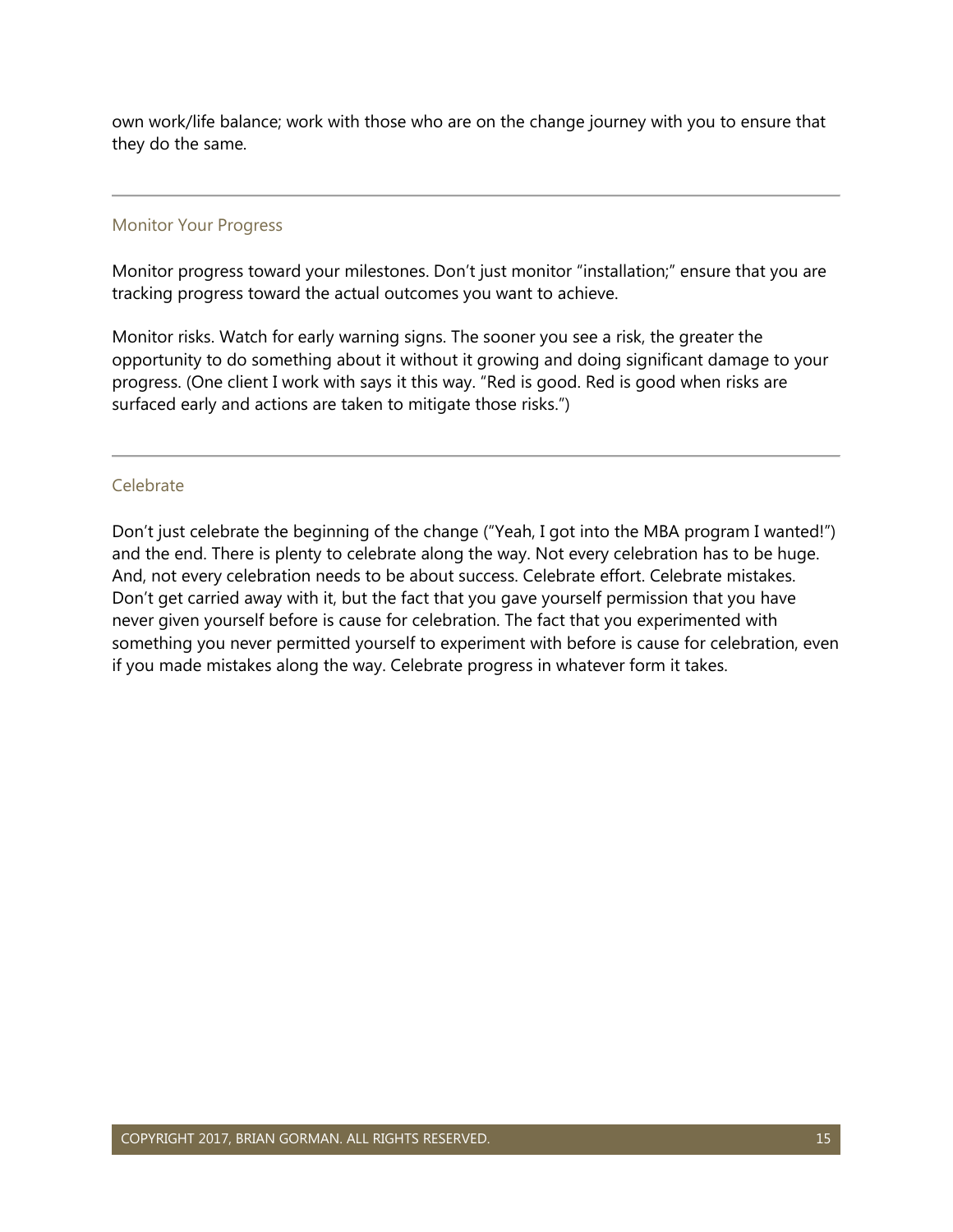### Live the New Reality

Each change journey comes to an end. If it has been successful, you will be living the new reality that you defined when you created your change story. In The Art of Pilgrimage, Phil Cousineau wrote, "The challenge is to learn how to carry over the quality of the journey into your everyday life. The art of pilgrimage is the craft of taking time seriously, elegantly."

#### "Returning Home"

If this was a big change, you and those who accompanied you have learned a lot. Your thinking has shifted. Most likely you have cut loose some old anchors, redefined your connection to other



anchors, and established new ones. You may have developed new skills. Priorities may well have shifted. It's likely that you are acting, thinking, and perhaps even looking, different.

Don't be surprised that life is different now. Even if your physical "home" is the same, you are not. You are living a new normal.

#### Reflection

Take time to reflect, and to catalogue what those changes are and how they occurred. As different as every change is, the underlying patterns are the same. What can you discern from this journey that may be of use on your next one?

#### Intention

If this was a big change, and it was successful, there was a clear intent from the start, and there was a concerted effort to remain true to it throughout the journey. Your success required, as Phil Cousineau said, "taking time seriously, elegantly."

Now that the journey is over, what is your intention? You need to identify it, to declare it, to commit to it if you are to "carry over the quality of the journey into your everyday life."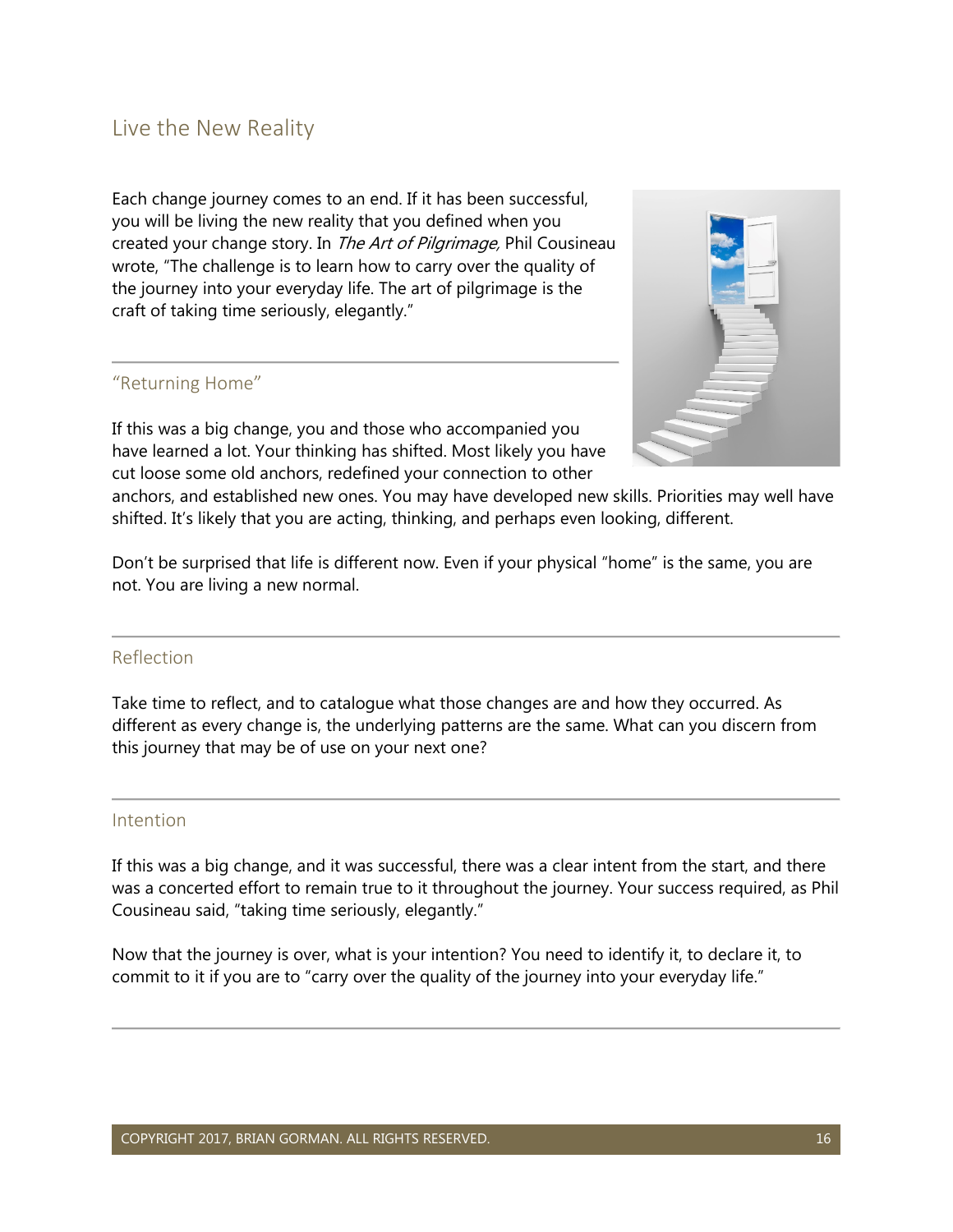#### What You Passed By

"How long the road is. But, for all the time the journey has already taken, how you have needed every second of it in order to learn what the road passes by," (Dag Hammarskjold, Markings).

What did you pass by in order to take this journey?

Of all those things, which are best left "passed by?" Which are worthy of now attending to?

#### Stop, Start, Continue

The end of the change journey is a "stop." It could be that the stop came slowly, as you maneuvered your way along the path and overcame the obstacles that awaited you. Or it could be that it came surprisingly quickly as synchronicity helped move you over the threshold. Either way, don't let the mental, physical, and psychological energy that you were investing in the journey be eaten by all the urgencies that now arise.

Pay attention to what is now important; invest there. Now that you have reached a "stop," you have the ability to intentionally make another "start."

#### Celebrate

This is special. Treat it as such. Find a way to honor yourself, along with all of those who made the journey with you. In the business world, research says that only about 30% of organizational change initiatives deliver on their promise. At the personal level, we may do better. But whatever the statistics are, if you were in it and "win it," celebrate!